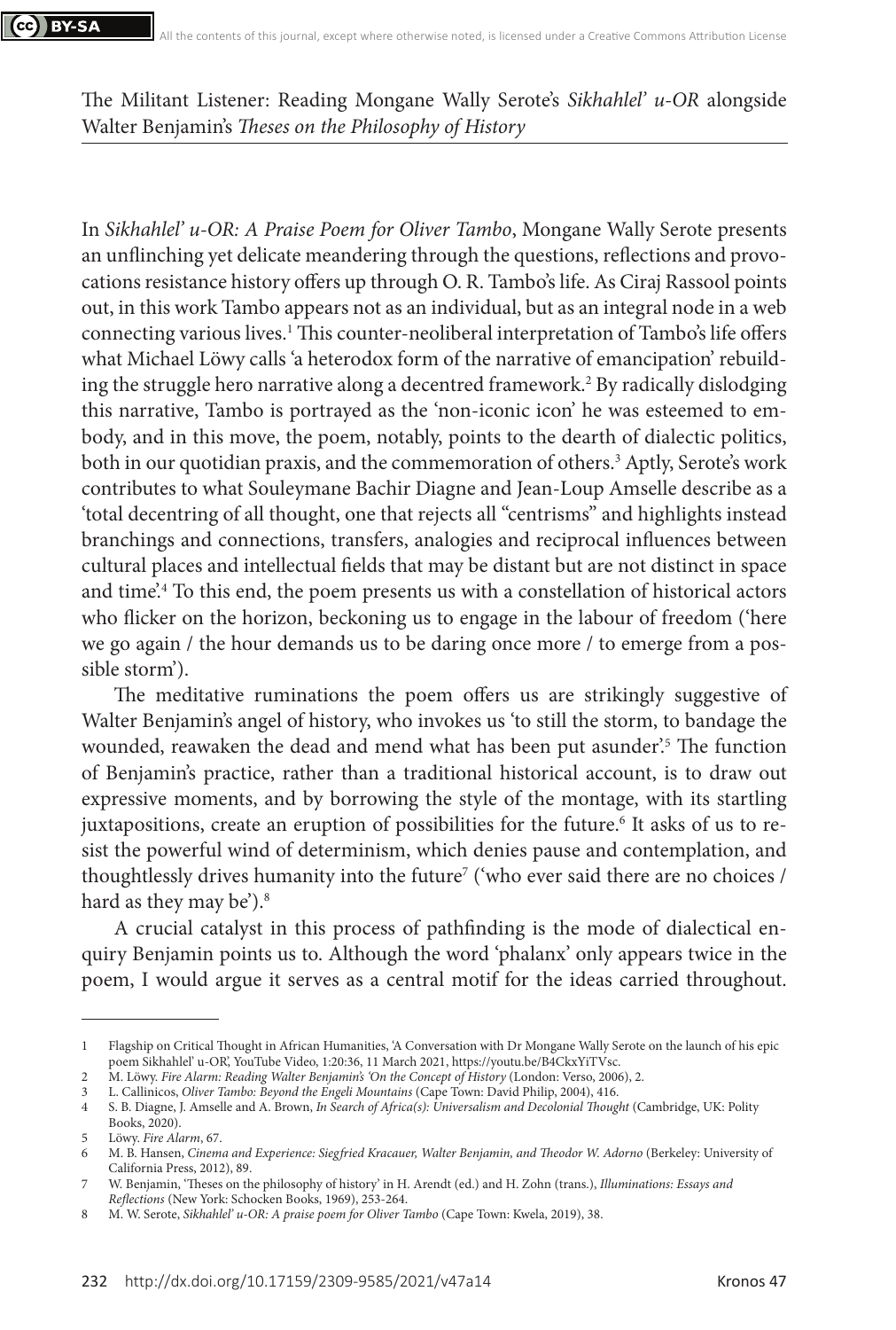Combining the idea of coordinated and forceful movement with the tender touch of fingertips, this dialectical image envelops the reader in a close conversation between intrepid grit and tender thoughtfulness that serves as a footnote to every pathway of O. R. Tambo's life. Social change is presented as a balancing act between conviviality and resolute, uncompromising action, patience and vigilance, forgiveness and unflinching dedication to honesty ('such granite-hard love').9 Like Tambo's youthful aspiration to heal by marrying traditional medicine and medicine as hard science, his political praxis consisted of psychosomatic sensitivity combined with scalpel-like decisiveness in his strategy.10

were you teaching us mathematics like a poem or a poem which like mathematics says there is a straight line in a zigzag<sup>11</sup>

In this dialectic '*Umuntu ngumuntu ngabantu*' becomes a battle cry that builds strategic coalitions with steadfast precision and patient, careful listening. Unlike '*ubuntu*', the unabridged '*Umuntu ngumuntu ngabantu*' fends off assimilation, refusing to be adopted by capital as a misappropriated pacifier. Tambo, as the militant listener, explodes all our contemporaneous preconceptions about what effective resistance looks and feels like, reminding us of the usefulness of measured negotiation in an age of sharp divides and moral purism.

Perhaps the most arresting aspect of Serote's poem, however, is the way the name OR is repeated until it becomes a studious incantation. Tambo's name becomes a sonorous rhythm which opens up an itinerary of self reflection and radical possibilities for our present moment (the present has been lived and the future waits in starry eyes / it defines us and asks / who are you / and we must answer).<sup>12</sup> This anticipation of creative reimagining hints to Benjamin's emphasis on opening up potentialities and drawing our attention to the constellation of possibilities every juncture implies. Furthermore, Tambo's mottled imbrication with layers of histories and people, expands the horizon of inspiration to draw from in this contemporary moment (lutuli sisulu kotane jb nokwe dadoo fischer / ma sisulu ma seperepere).13 The lines of names become like a new vocabulary, a garden of sounds which opens up forgotten histories and blasts them to the tip of the reader's tongue. Serote arms us with the vocabulary to reconstruct the present along Benjaminian lines. Fragments from the past are grasped and reconstructed in a constellation, linking forgotten histories – left behind by progressivist time – to the present moment. In this moment time stops and the ceaseless continuum of progressivist time is blasted open.14

<sup>9</sup> Ibid., 77.

<sup>10</sup> Flagship on Critical Thought in African Humanities, 'A Conversation with Dr Mongane Wally Serote'.

<sup>11</sup> Serote, *Sikhahlel' u-OR*, 52.

<sup>12</sup> Ibid., 106.

<sup>13</sup> Ibid., 96.

<sup>14</sup> Benjamin, 'Theses on the philosophy of history', 253-264.